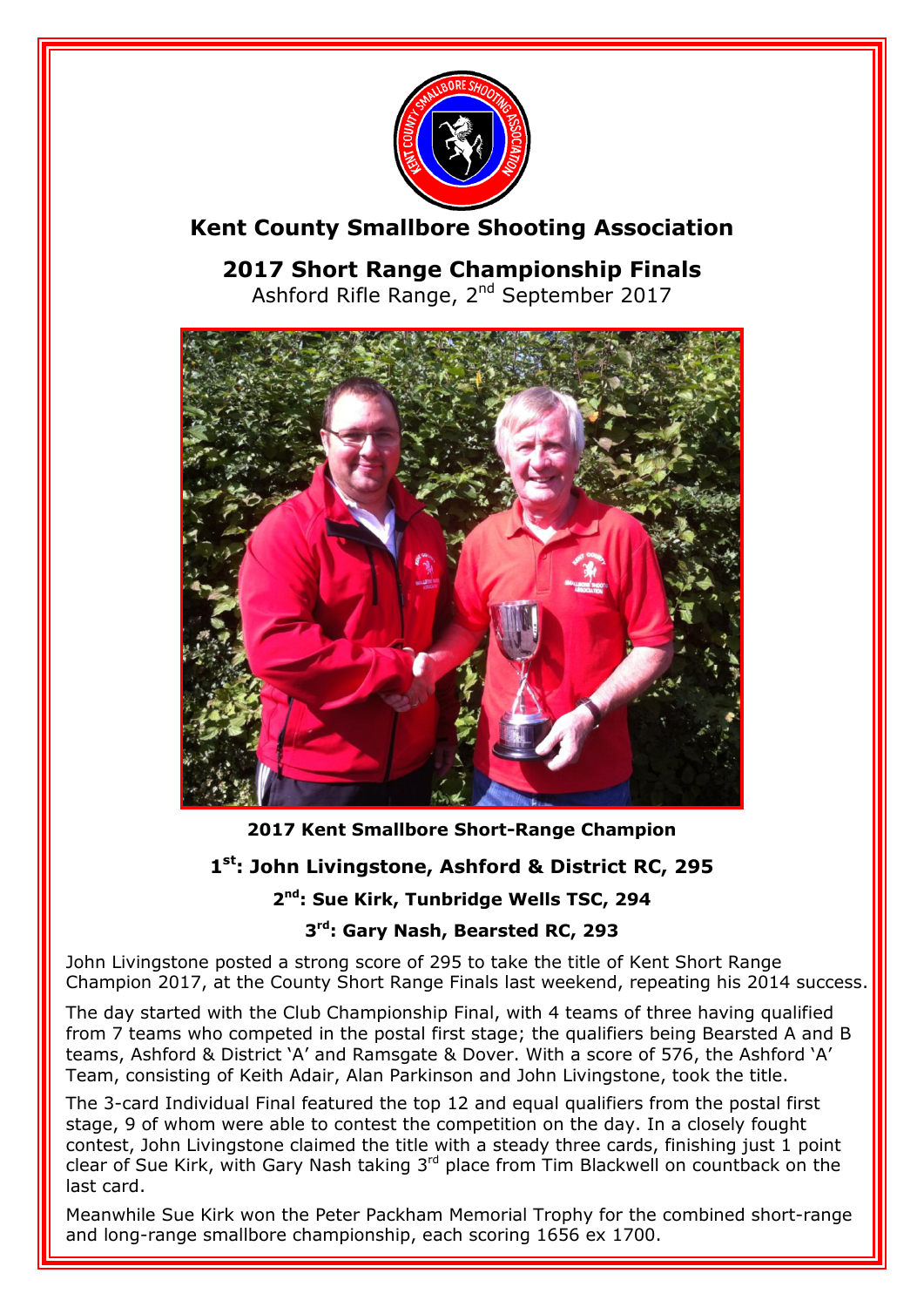

**2017 Kent Smallbore Champion: Sue Kirk**

**Peter Packham Memorial Trophy for the combined short-range and long-range Championships**

#### **Final Results**

#### **Individual**

|                    |                               | Card 1 | Card 2 | Card 3 | <b>Total</b> |
|--------------------|-------------------------------|--------|--------|--------|--------------|
| J Livingstone      | <b>Ashford &amp; District</b> | 98     | 99     | 98     | 295          |
| <b>S</b> Kirk      | <b>Tunbridge Wells TSC</b>    | 99     | 97     | 98     | 294          |
| <b>G Nash</b>      | <b>Bearsted</b>               | 99     | 98     | 96     | 293          |
| <b>T Blackwell</b> | <b>Tunbridge Wells TSC</b>    | 100    | 97     | 96     | 293          |
| <b>D</b> Price     | <b>St Nics</b>                | 98     | 95     | 99     | 292          |
| <b>E</b> Gittins   | <b>Tonbridge School</b>       | 95     | 96     | 99     | 290          |
| <b>D</b> Falzani   | <b>Ashford &amp; District</b> | 95     | 95     | 97     | 287          |
| <b>C</b> Varrall   | <b>Ramsgate &amp; Dover</b>   | 95     | 96     | 96     | 287          |
| <b>D</b> Saunders  | <b>Bearsted</b>               | 97     | 92     | 96     | 285          |
| <b>M</b> Dowe      | <b>St Nics</b>                |        |        |        | <b>DNS</b>   |
| <b>R</b> Aldous    | <b>Bearsted</b>               | -      |        |        | <b>DNS</b>   |
| <b>S</b> Bailey    | <b>Ramsgate &amp; Dover</b>   |        |        |        | <b>DNS</b>   |

#### **Team**

| Ashford 'A'      | J Livingstone | 197 |
|------------------|---------------|-----|
|                  | K Adair       | 190 |
|                  | A Parkinson   | 189 |
|                  |               | 576 |
| Bearsted 'A'     | J Knox        | 196 |
|                  | G Nash        | 193 |
|                  | A Marsh       | 186 |
|                  |               | 573 |
| Ramsgate & Dover | G Freeman     | 188 |
|                  | T Chapman     | 188 |
|                  | C Varrall     | 187 |
|                  |               | 563 |
| Bearsted 'B'     | R Marsh       | 190 |
|                  | D Saunders    | 188 |
|                  | I Lewis       | 185 |
|                  |               | 563 |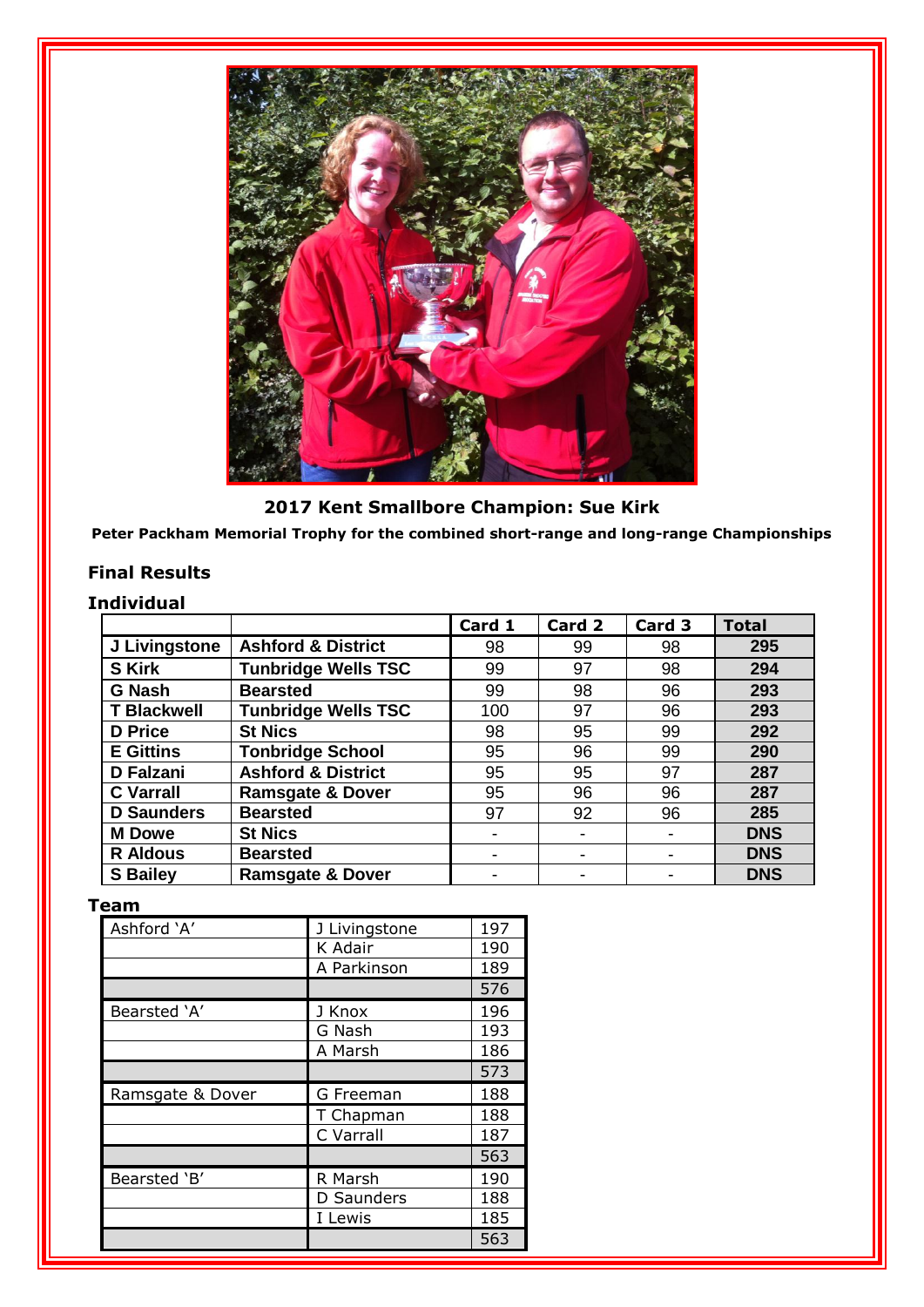In the postal stage 1 of the competition, Mike Dowe of St Nics won Class A, D Saunders of Bearsted won Class B, S Wilby of Dartford won Class C and D Sims of Ashford won Class D. The Ladies title was taken by S Kirk, the Juniors champion was E Gittins, and the Veterans champion was J Livingstone. The competition was kindly organised by Tim Blackwell, who presented the prizes, and hosted by Ashford & District.

We look forward to next year's competition– make sure your club is represented!



#### **The Prizewinnners!**

**2017 Club Team Champions – Ashford 'A', Alan Parkinson, Keith Adair, John Livingstone**



**Ed Gittins, Junior Champion, Sue Kirk, Smallbore Champion, John Livingstone, Short-range Champion**